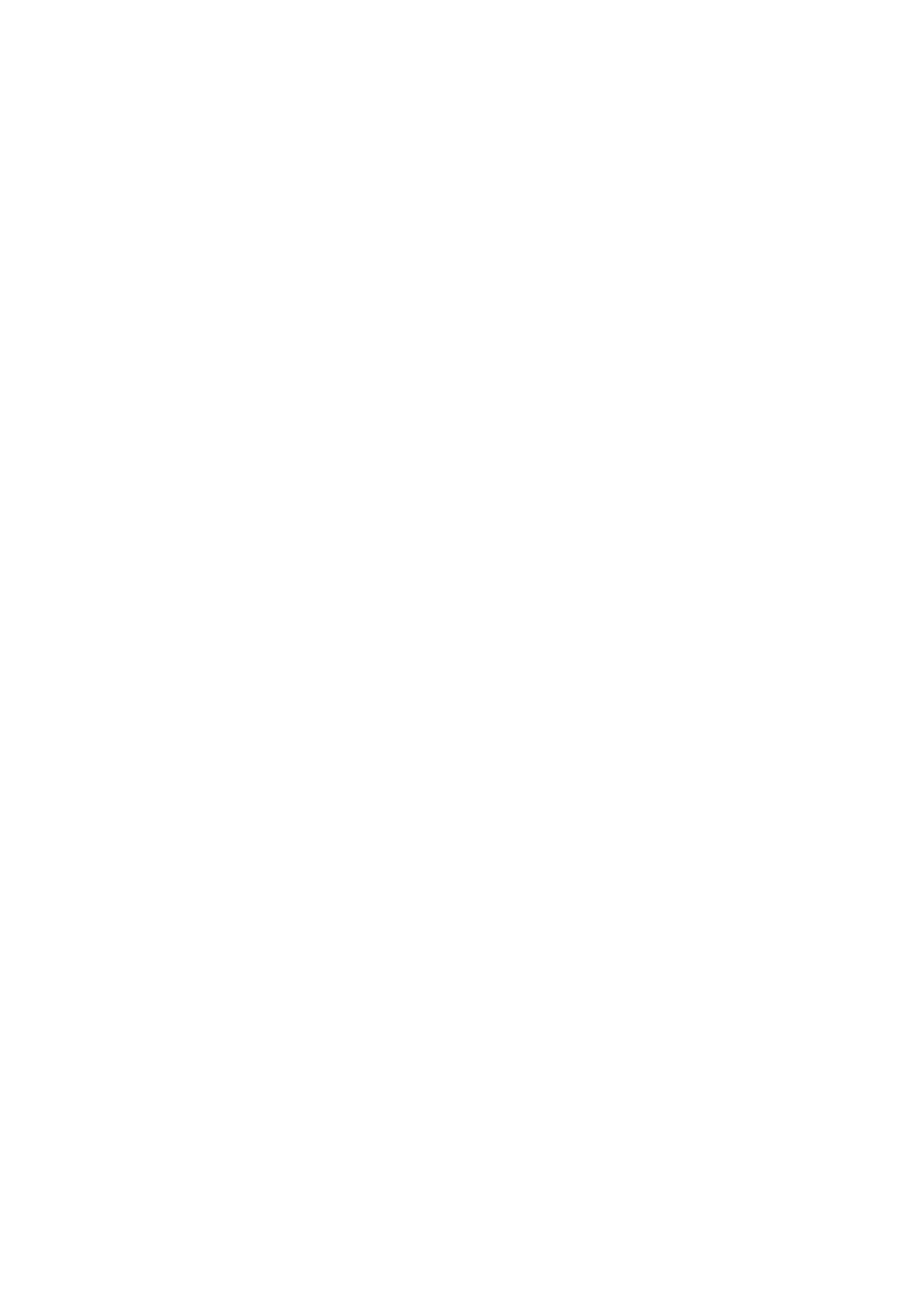Please read the owner's manual carefully and ensure that you have followed the correct installation and operating procedures.

- 1. Please read this warranty card.
- 2. Keep your purchase receipt to enable you to proceed quickly in the event of a Warranty Service.
- 3. If you require Warranty Service, please contact the TEAC Warranty Service Hotline at 1300 553 315 for assistance. Please ensure that you have the model number, serial number and purchase receipt ready when you call.

Please complete the section below and keep this information for your own records.

| Owner's Name     |            |
|------------------|------------|
|                  |            |
| Owner's Address  |            |
|                  |            |
|                  | Postcode   |
|                  |            |
| Model Name/No.   | Serial No. |
|                  |            |
| Dealer's Name    |            |
|                  |            |
| Dealer's Address |            |
|                  |            |
|                  | Postcode   |

# **Thank you for selecting a TEAC product**

If your TEAC product malfunctions, please call us directly for warranty support between Monday to Friday at 8.30AM – 5PM AEST at the

# **TEAC Warranty Service Hotline 1300 553 315**

For other enquiries, please contact us at: [www.teac.com.au](http://www.teac.com.au/) 

When calling to receive warranty service, please have:

- **1. Your model and serial number**
- **2. Proof of purchase**
- **3. And your product in front of you**

NOTE:

- You are required to provide a copy of your proof of purchase in order to have your claim processed.
- Please read the Terms and Conditions for details of your warranty entitlement.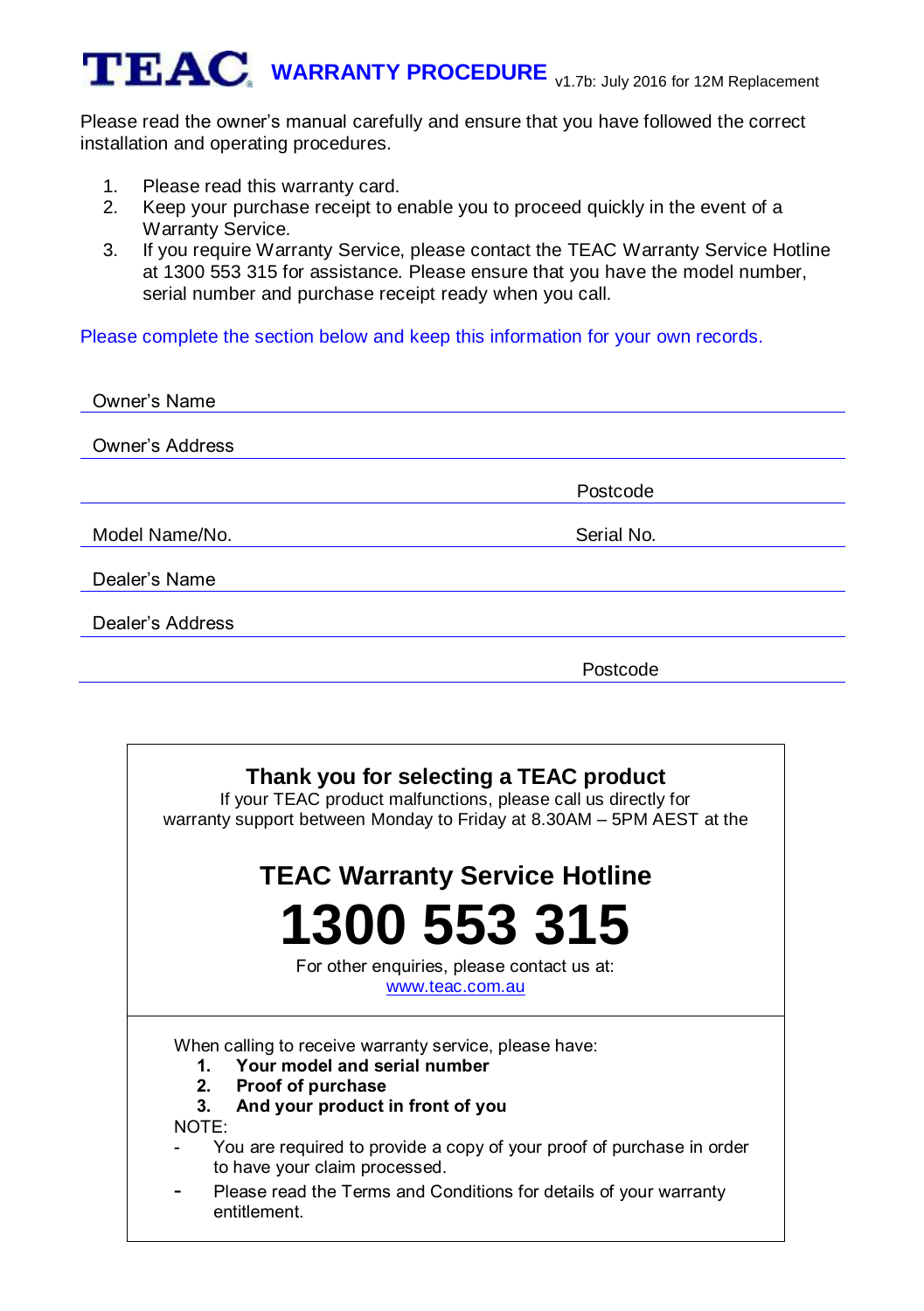# **TERMS AND CONDITIONS** v1.7b: July 2016 for 12M Replacement

**Our goods come with guarantees that cannot be excluded under the Australian Consumer Law. You are entitled to a replacement or refund for a major failure and for compensation for any other reasonably foreseeable loss or damage. You are also entitled to have the goods repaired or replaced if the goods fail to be of acceptable quality and the failure does not amount to a major failure.**

- 1. TEAC warrants that this product is free from defects in material and workmanship under normal domestic use with reasonable care and skill. Maintenance and cleaning (i.e. laser head) is not covered by this warranty. The TEAC warranty only applies to TEAC products purchased NEW from a TEAC Authorised Retailer in Australia. This warranty only applies to the original purchaser and cannot be transferred.
- 2. The benefits to the consumer given by this Warranty are in addition to other rights and remedies of the consumer under a law in relation to goods or services to which the warranty relates, being the Australian Consumer Law.
- 3. Refund or replacement via your TEAC Authorised Retailer is available for a period of 14 days after purchase for goods that have been inspected and determined to have a major failure. Refund and exchange is not applicable for change of mind.
- 4. Subject to the terms herein, this warranty effectively covers TEAC products under the **12 Month Replacement Warranty Scheme**, 12 months from the date of original purchase.
- 5. The warranty is void and warranty claims may be refused, subject to the Australian Consumer Law, if:
	- a) The product was not transported, installed, operated or maintained according to manufacturer instruction, or
	- b) The product was abused, damaged, tampered, altered or repaired by any unauthorised persons, or
	- c) Product failure is due to accidents during use, installation or transit, power surges, use of defective or incompatible external devices, exposure to abnormal conditions such as excessive temperatures or humidity, or entry of liquids, objects or creatures into the product, cockroach infestations, or
	- d) The customer is unable to provide proof of purchase of the product for verification, or
	- e) The serial number of the product is missing or has been tampered with.
- 6. No one is authorised to assume any liability on behalf of TEAC or impose any obligation on it, in connection with the sale of any equipment other than as stated in this warranty and outlined above.
- 7. TEAC and/or its Authorised Service Centres reserve the right to inspect and verify whether the product is exhibiting a major failure as claimed by customers/retailers.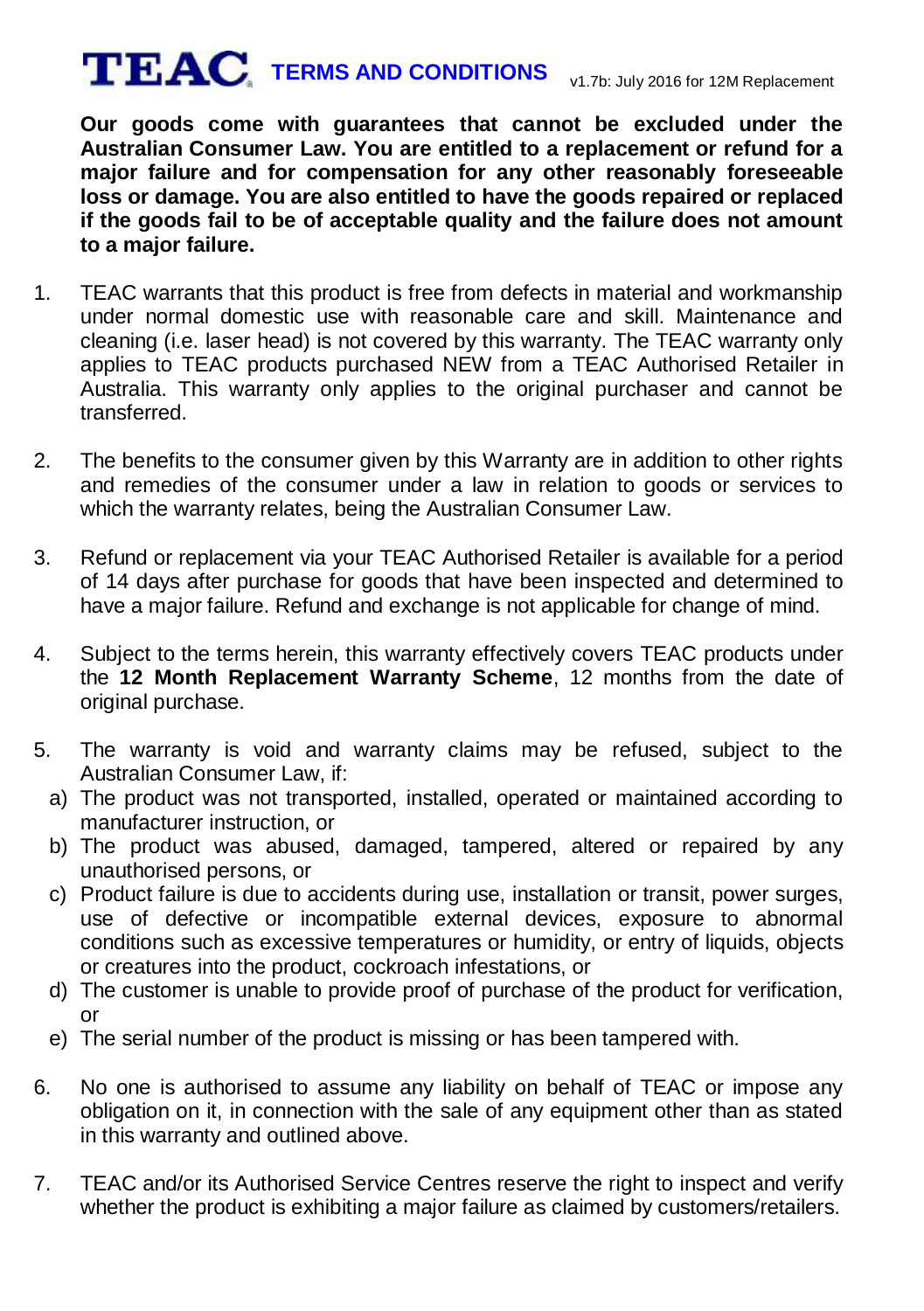# Contents

| 14 |
|----|
|    |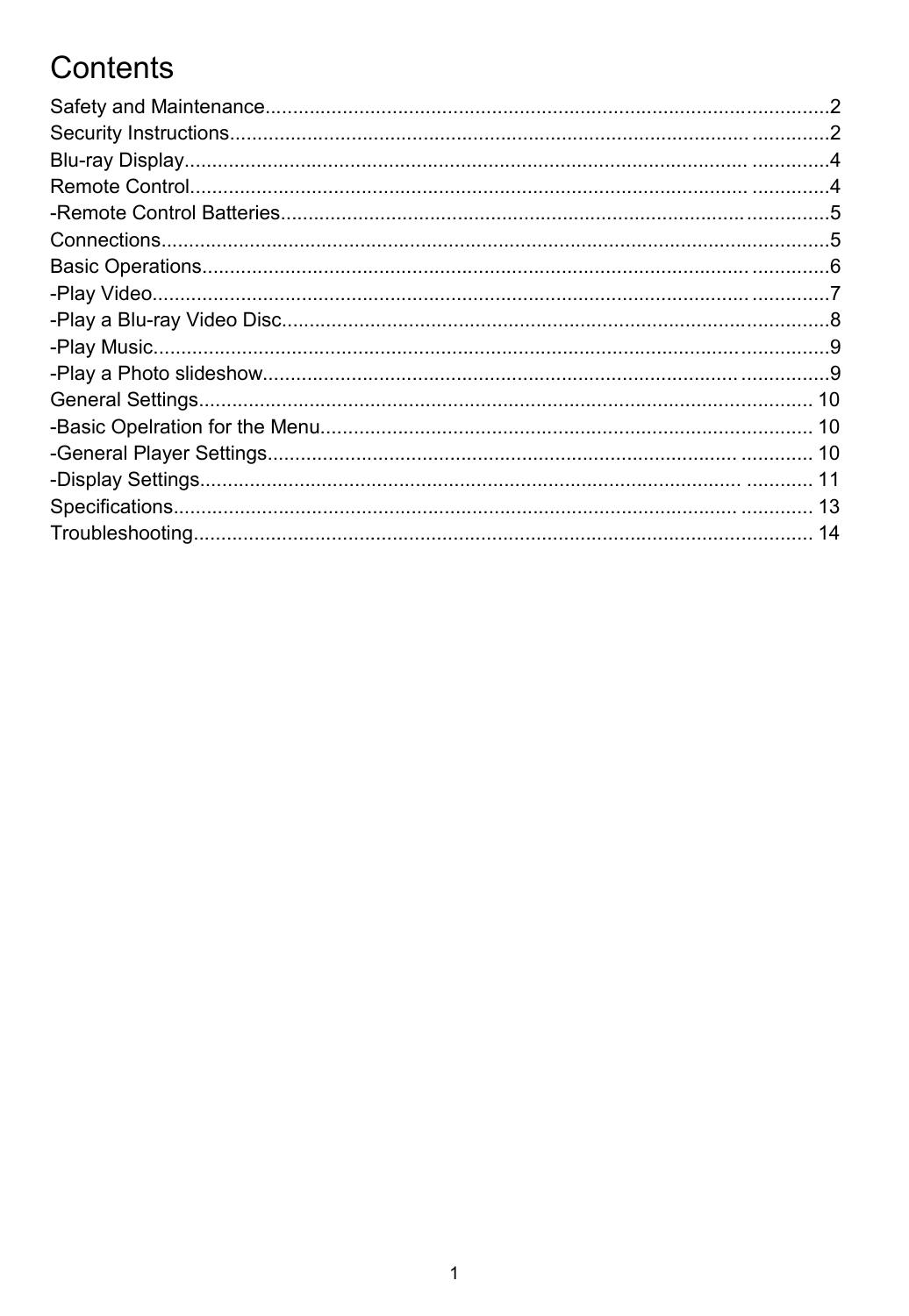# **Safety and Maintenance**



This symbol indicates "dangerous voltage" inside the product that presents a risk of electric shock or personal injury.

This symbol indicates important instructions accompanying product.

**WARNING:** To reduce the risk of fire or electric shock, do not expose this product to rain or moisture. Appliance shall not be exposed to dripping or splashing and no objects filled with liquids, such as vases, shall be placed on the appliance.

# **Security Instructions**

Read all of the instruction before using this Blu-ray player and keep this manual in a safe place for future reference.

1. Read and keep these instructions.

2. Heed all warnings and follow all instructions.

3. Do not use this player near water.

4. Clean only with dry cloth.

5. Do not block any ventilation openings and install in accordance with the manufacturer's instructions.

6. Do not install near any heat sources such as radiators, heat registers, or the player (including amplifiers) that produce heat.

7. Protect the power cord from being walked on or pinched particularly near the convenience receptacles, and the point where they exit from the player.

8. Use only with the cart, stand, tripod, bracket, table specified by the manufacturer or sold with the player. When a cart is used, use caution when moving the cart/player combination to avoid injury from tip-over.

9. Unplug this player during lightning storms or when unused for long periods of time.

10. Refer all servicing to qualified service personnel.

Servicing is required when the player has been damaged in any way, such as the power-supply cord or plug being damaged, liquid has been spilled or objects have fallen into the player, the player has been exposed to rain or moisture, does not operate normally, or has been dropped.

11. Please keep the unit in an environment with good ventilation.

12. WARNING: To reduce the risk of the fire or electric shock, do not expose this apparatus to rain or moisture. The apparatus shall not be exposed to dripping or splashing and no objects filled with liquids, such as vases, shall be placed on the player.

13. WARNING: Where the mains plug or an appliance coupler is used as the disconnect device, the disconnect device shall remain readily operable.

14. Do not expose the batteries to excessive heat such as fire direct sunshine or similar sources.



**CAUTION:** To reduce the risk of electric shock, do not remove cover (or back). No user serviceable parts inside. Refer servicing to qualified service personnel.



#### **CLASS 1 LASER PRODUCT**

Use of controls, adjustments or performance of procedures other than those specified here in may result in hazardous radiation exposure.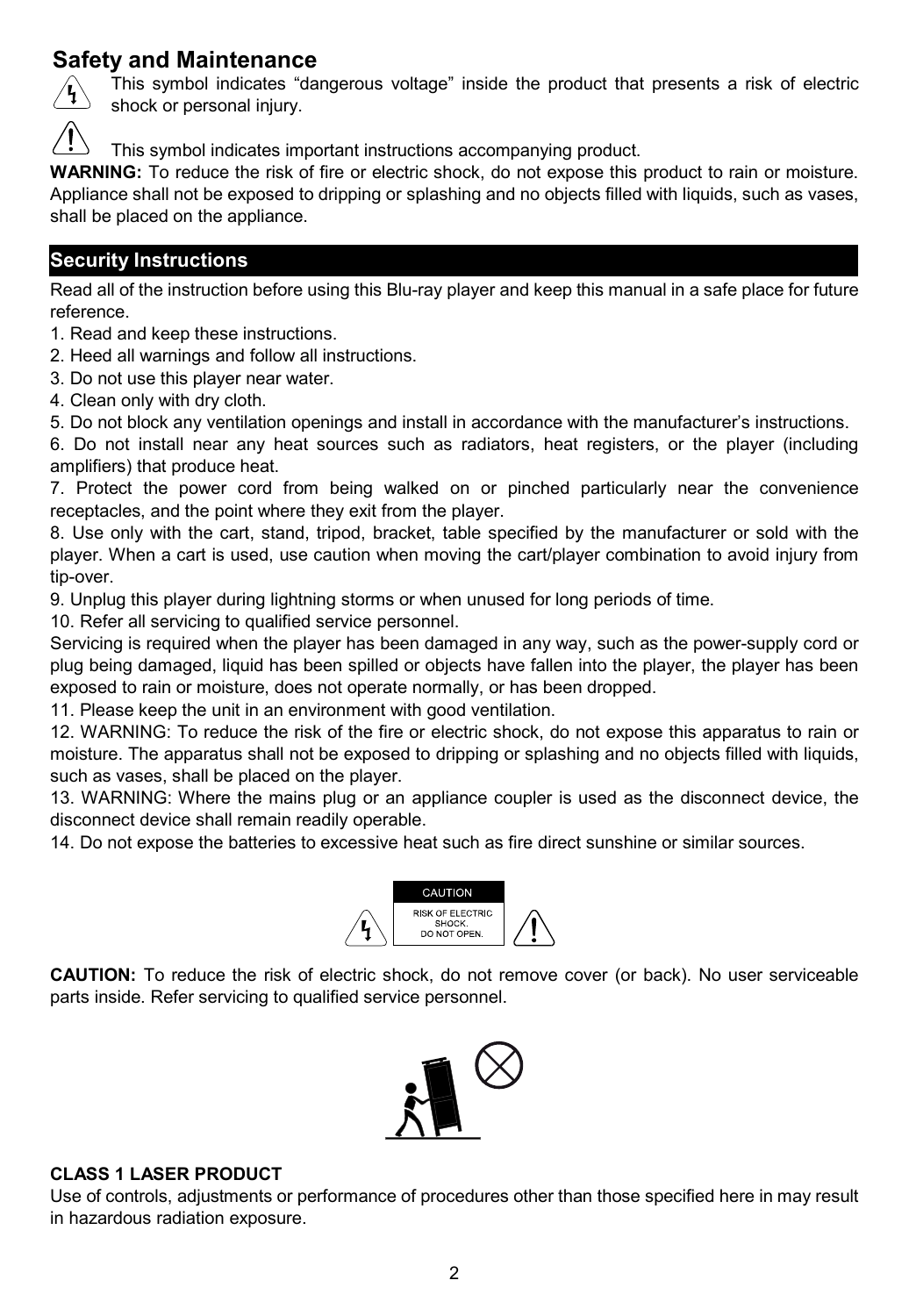Trademark Notice

DVD Video is a trademark of DVD Format / Logo Licensing Corporation.

Blu-ray Disc and Blu-ray Disc logo are trademarks of the Blu-ray Disc Association.

Manufactured under license from Dolby Laboratories. Dolby, Dolby Audio and the double-D symbol are trademarks of Dolby Laboratories.

For DTS patents, see http://patents.dts.com. Manufactured under license from DTS Licensing Limited. DTS, the Symbol, & DTS and the Symbol together are registered trademarks, and DTS 2.0+Digital Out is a trademark of DTS, Inc. © DTS, Inc. All Rights Reserved.

Java and all other Java trademarks and logo are registered trademarks of Sun Microsystems, Inc.

#### **Cinavia Notice**

This product uses Cinavia technology to limit the use of unauthorized copies of some commercially-produced film and videos and their soundtracks. When a prohibited use of an unauthorized copy is detected, a message will be displayed and playback or copying will be interrupted. If playback or copying is interrupted and one of the messages shown below is displayed, the content is an unauthorized copy protected by Cinavia technology.

| Message           | Cinavia Message Code |
|-------------------|----------------------|
| [Message(s) 1]    |                      |
| [Message(s) 2]    |                      |
| [Message(s) $3$ ] | 3                    |
| [Message(s) 4]    | 4                    |

More information about Cinavia technology is provided at the Cinavia Online Consumer Information Center at http://www.cinavia.com. To request additional information about Cinavia by mail, send a postcard with your mailing address to: Cinavia Consumer information Center, P.O. Box 86851, San Diego, CA, 92138, USA.

#### **IPR Message**

Copyright 2004-2013 Verance Corporation. Cinavia™ is a Verance Corporation trademark. Protected by U.S. Patent 7,369,677 and worldwide patents issued and pending under license from Verance Corporation. All right reserved.

BD LIVE and BONUSVIEW are trademarks of the Blu-ray Disc Association.

**CAUTION:** This product utilizes a laser.

Do not open cover and do not repair yourself. Refer servicing to qualified personnel.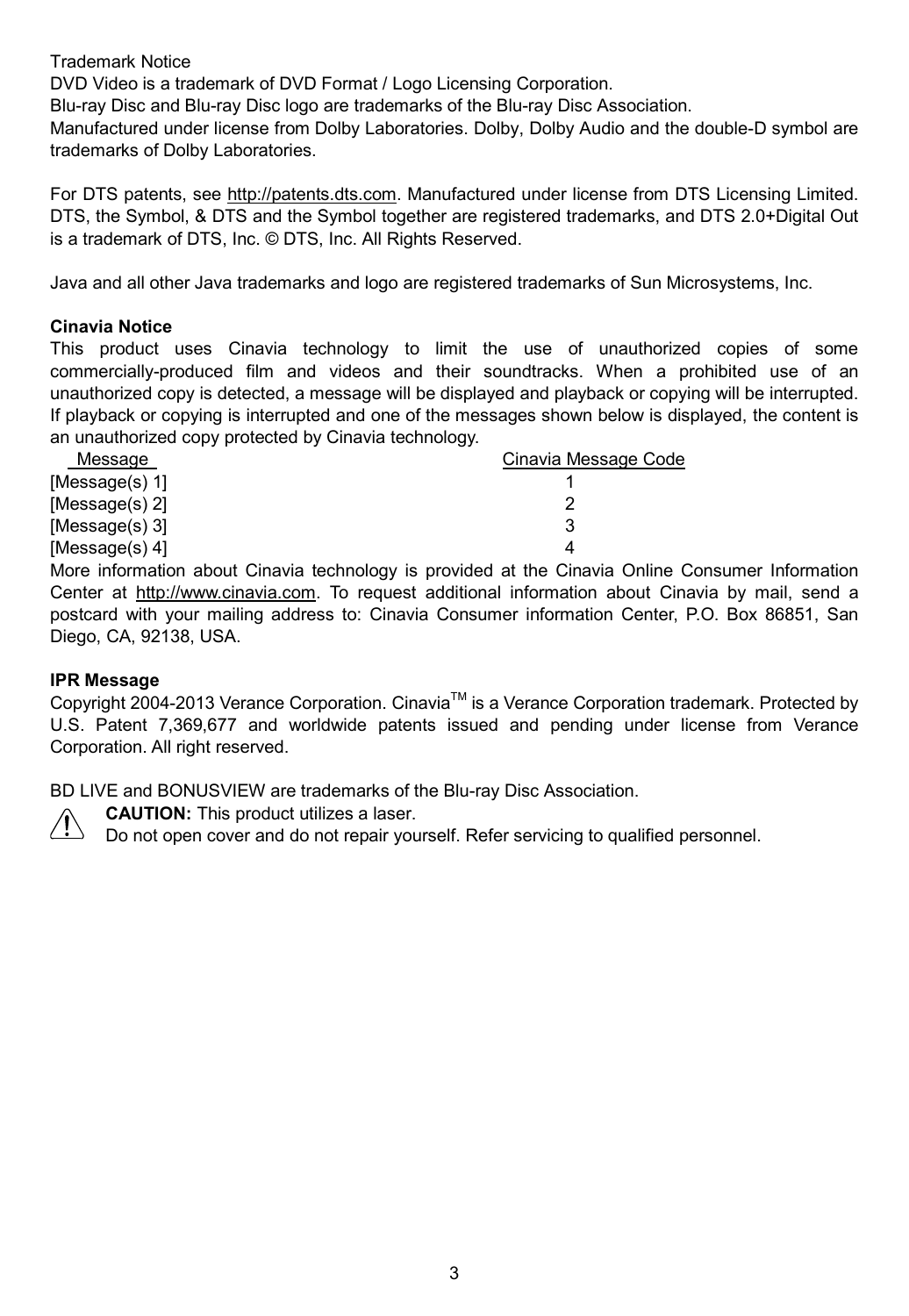# **Blu-ray Display**



- 2. Display panel
- 3. IR Sensor: Point the remote control at the IR sensor
- 4. Open or close the disc compartment
- 5. **MI** Start (resume) / pause play.
- 6.  $\bigcirc$  Turn on / Turn off
- 7. GUSB Display panel

| Front Panel Display | Description                 |
|---------------------|-----------------------------|
| LOAD                | Loading a disc.             |
| <b>BDMV</b>         | Blu-ray disc is recognized. |
| SETUP               | Setup menu is displayed     |

# **Remote Control**<br>(1) OSC: To access

- (1) OSC: To access On Screen Control Menu.
- (2) Turn on the player or switch it to standby mode.
- (3) RESOLUTION: Press to change the resolution modeof the player.
- (4) REPEAT: The specific repeat mode is different according disc type.

DVD: RepeatCH>RepeatTT>RepeatAll>Repeat Off. CD/VCD: Repeat track>Repeat all> Repeat Off. Playlist: Repeat file>Repeat playlist>Repeat Off.

- (5) MEDIA CENTER: To turn on/off Media center.
- (6) VOL-: Decreases volume.
- (7) UP: Navigates through the Menus.
- (8) TOP MENU: To open the Top menu of BD/DVD video disc.
- (9) OK: Confirms an entry or selection.
- (10) LEFT: Navigates through the Menus.
- (11) SETUP: Access the SETUP menu.
- (12) NUMBERS: For direct channel access.
- (13) MARK: To bookmark at any point during playback.
- (14) PROG: Edit the program and play.
- (15) SUBTITLE: Select a subtitle language on a disc.
- (16) AUDIO: Select an audio language.
- (17) FAST FORWARD: Search forward.
- (18) FAST REVERSE: Search backward.
- (19) MUTE: To mute the sound and press again to restore.
- (20) Open or close the disc compartment.
- (21) DISPLAY the current status or the disc information.
- (22) VOL+: Increases volume.
- (23) TITLE: To open the Title menu of a disc. POPUP: Shows and hides popup menu.
- (24) RIGHT: Navigates through the Menus.

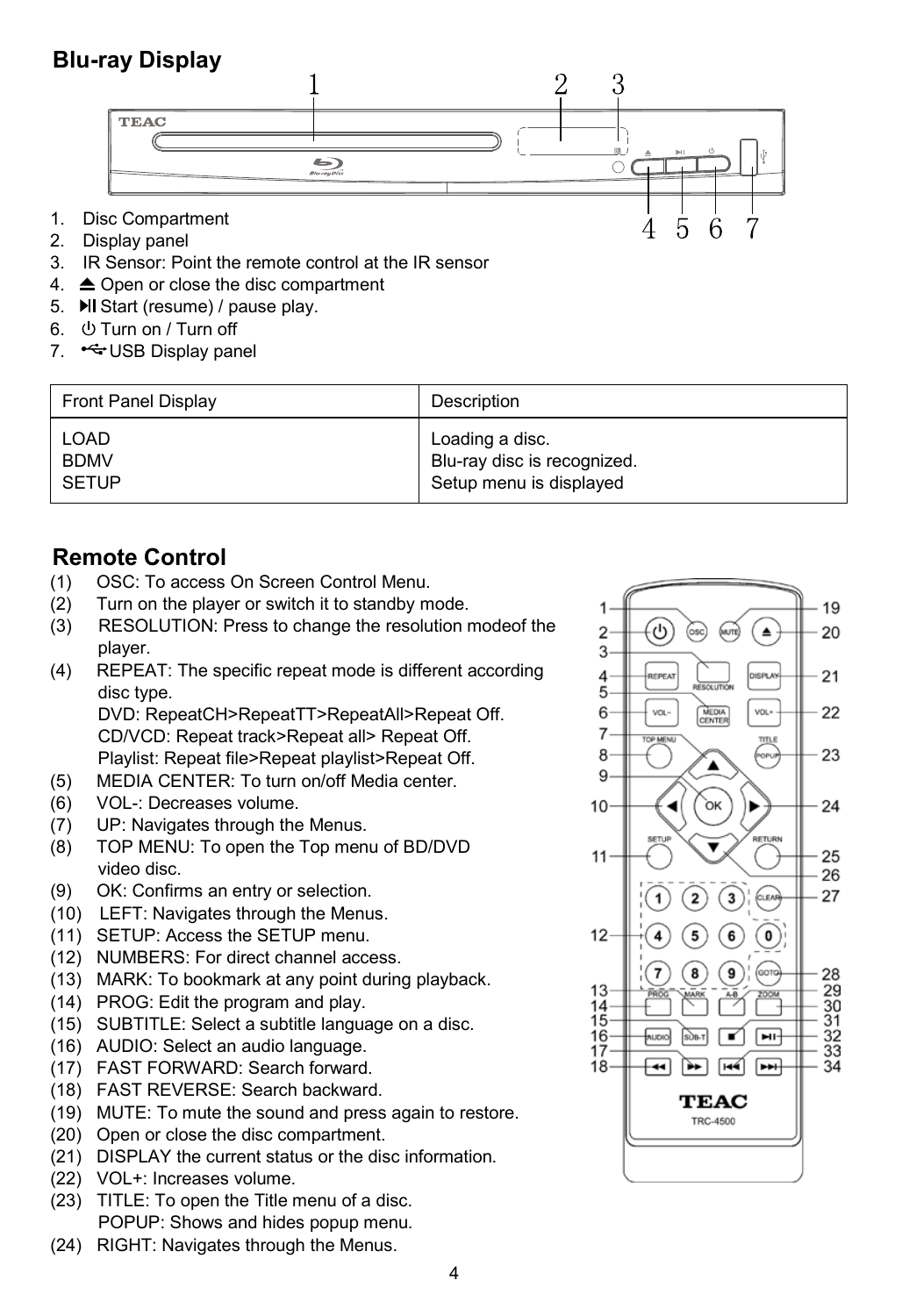- (25) RETURN: Return to a previous display menu.
- (26) DOWN: Navigates through the Menus.
- (27) CLEAR: To clear an entry.
- (28) GOTO: Jump to a user specified time during playback.
- (29) A-B: Press A-B can repeat playback of a user defined section.
- (30) ZOOM: To zoom it or zoom out.
- (31) STOP: Stop play.
- (32) PLAY/ PAUSE: Start (resume) / pause play.
- (33) PREV: Skip to the previous title, chapter or track.
- (34) NEXT: Skip to the next title, chapter or track.

## **Remote Control Batteries**





**2. Connect to Composite Video**

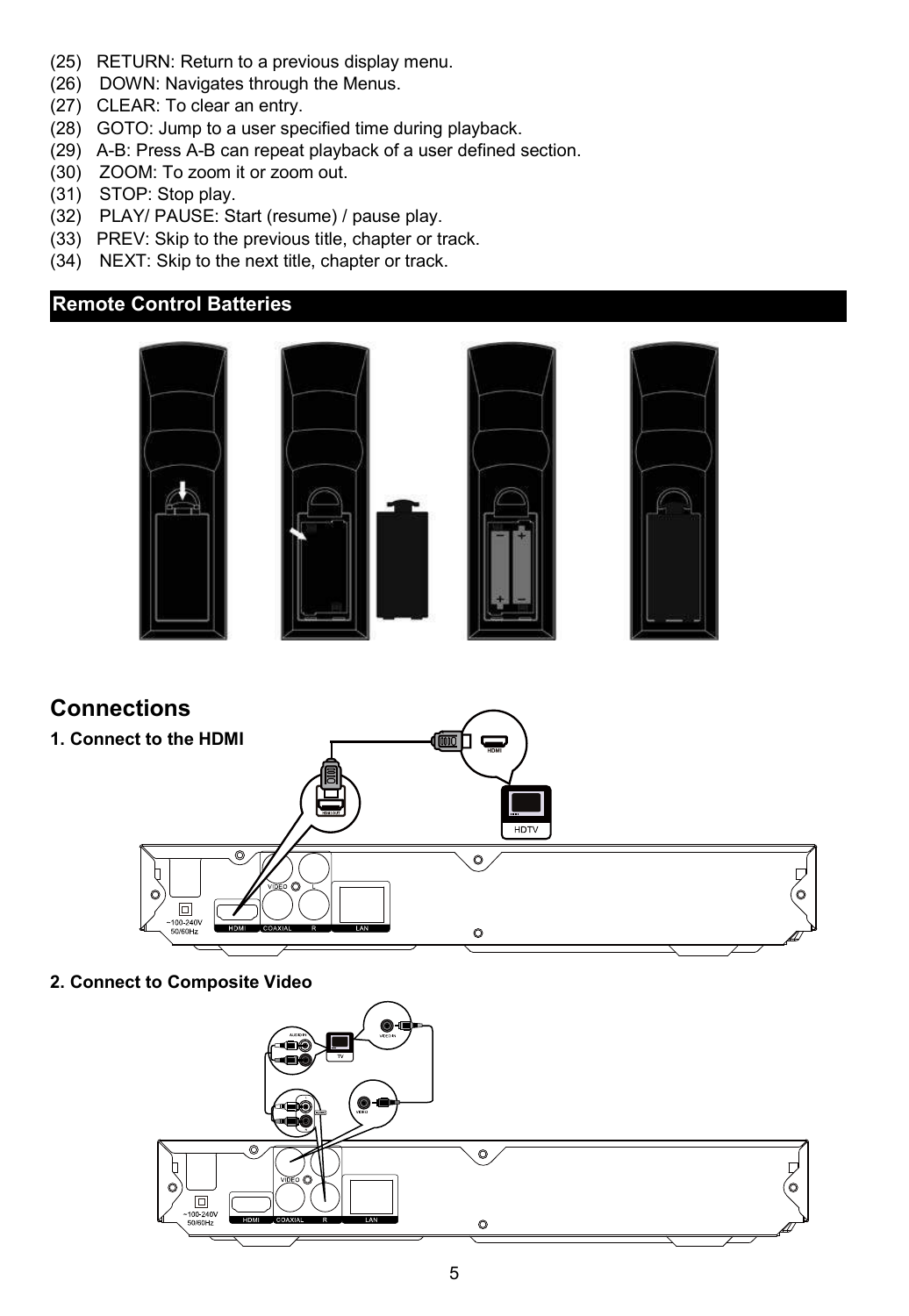

#### **4. Connect Analog Stereo System**



#### **5. Connect Network**



# **Basic Operations**

#### **Turn On**

Press  $\Phi$  to turn on the Blu-ray disc player. Turn on the TV and switch to the correct video input (refer to the TV user manual)

#### **Setup Menu**

Press SETUP to display the setup menu on the TV screen.

#### **Navigate the Menu**

When a menu is displayed, press the Navigation Keys on the remote control to navigate through it.

#### **Select Menu Display Language**

- 1. Select General Settings in SETUP Menu.
- 2. Press Up/Down buttons to select Language.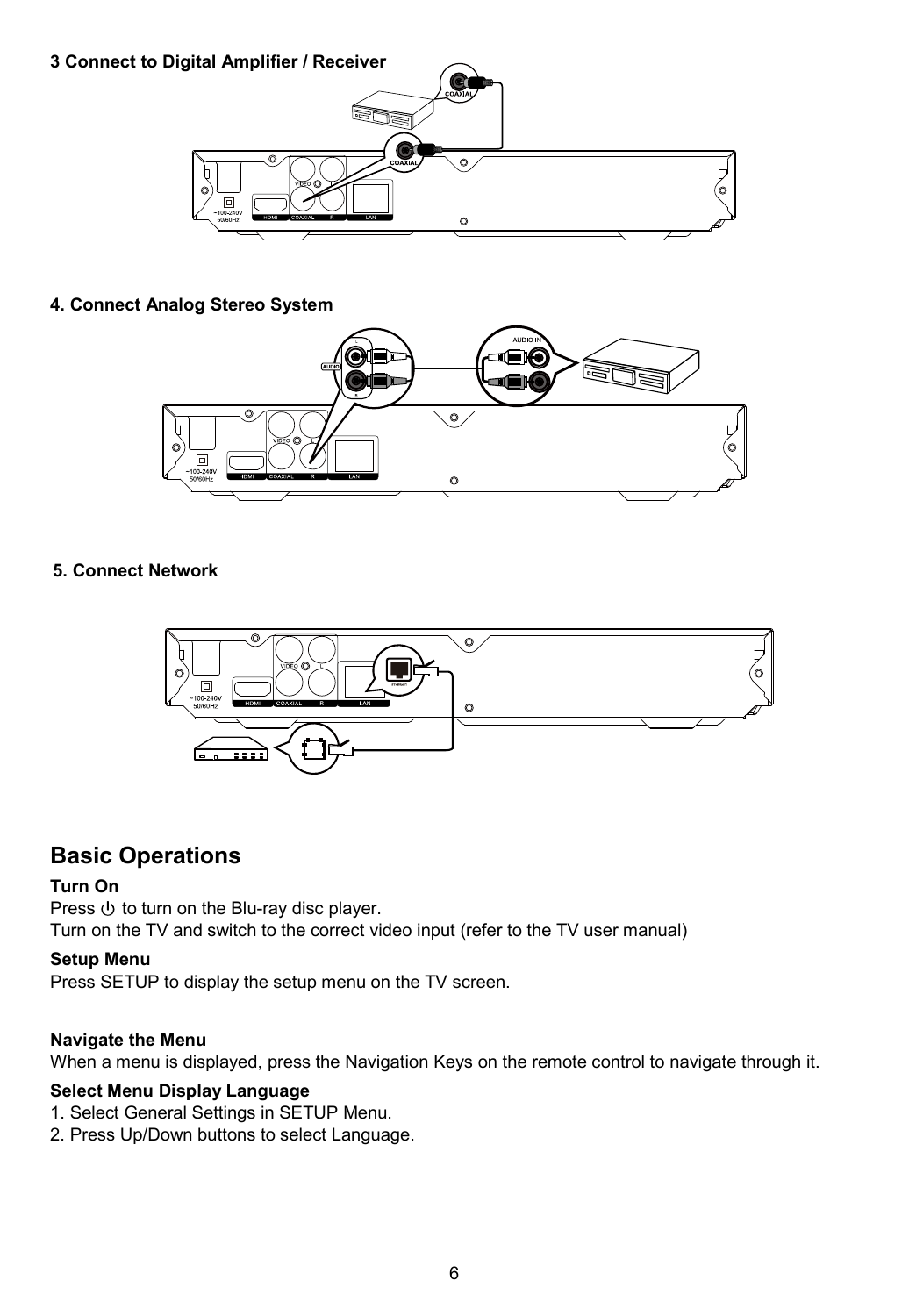3. Press Right button to select OSD and press Right button again to enter the select menu, then you can select the language you want.

4. Press OK to confirm.

#### **Play a Disc**

- 1. Press  $\triangleq$  to open the disc compartment.
- 2. Insert a disc with the label facing up.
- 3. Press  $\triangleq$  to close the disc compartment and start disc play.
- 4. To stop disc play, press  $\blacksquare$ .

# **Play Video**

Control Video Play

1. Play a title

2. Use the remote to control the play back

| <b>Button</b> | <b>Action</b>                                                                         |
|---------------|---------------------------------------------------------------------------------------|
| MI            | Start or resume play / Pause play.                                                    |
|               | Stop play.                                                                            |
| <b>H4 PH</b>  | Skip to a previous/next title or chapter.                                             |
| 14 DE         | Search fast-backward or fast-forward.<br>Press repeatedly to change the search speed. |

#### **Note:**

For BD disc with Java application, the resume function is not available.

#### **Display Menu**

#### **BD-video Disc:**

**TOP MENU:** Stops the video playing and returns to the disc menu. This feature is disc-dependent. **POPUP:** will access the BD-video disc menu without interrupting disc play.

#### **DVD-video disc:**

**TOP MENU** will display the root menu of a disc.

**DISPLAY** will display disc information and guide you through the available functions on the disc.

# **Change Video Play**

| <b>Button</b>              | <b>Action</b>                                                                                                                                                                                                                                                                                                       |
|----------------------------|---------------------------------------------------------------------------------------------------------------------------------------------------------------------------------------------------------------------------------------------------------------------------------------------------------------------|
| Audio                      | Selects an audio language                                                                                                                                                                                                                                                                                           |
| <b>SUBTITLE</b>            | Selects a subtitle language on a disc                                                                                                                                                                                                                                                                               |
| <b>REPEAT</b>              | Select or turn off repeat mode.<br>Repeat options may vary from the disc type                                                                                                                                                                                                                                       |
| <b>DISPLAY</b>             | Display the current status or disc information                                                                                                                                                                                                                                                                      |
| <b>ZOOM</b>                | Zoom in/out of the video image                                                                                                                                                                                                                                                                                      |
| <b>BOOK</b><br><b>MARK</b> | Bookmark the selected point during playback                                                                                                                                                                                                                                                                         |
| $A-B$                      | When a disc is playing, pressing this button once will save a "start point" for repeating<br>playback. Pressing this button again will save an "end point" for repeated playback.<br>playback will repeat from the start point to the end point.<br>The marked section for repeat play should be in one track/title |
| PROGRAM                    | Edit the program and play                                                                                                                                                                                                                                                                                           |
| GOTO                       | Jump to a user specified time during playback                                                                                                                                                                                                                                                                       |
| OSC                        | Access options relating to the current activity or selection, and control the video<br>playback                                                                                                                                                                                                                     |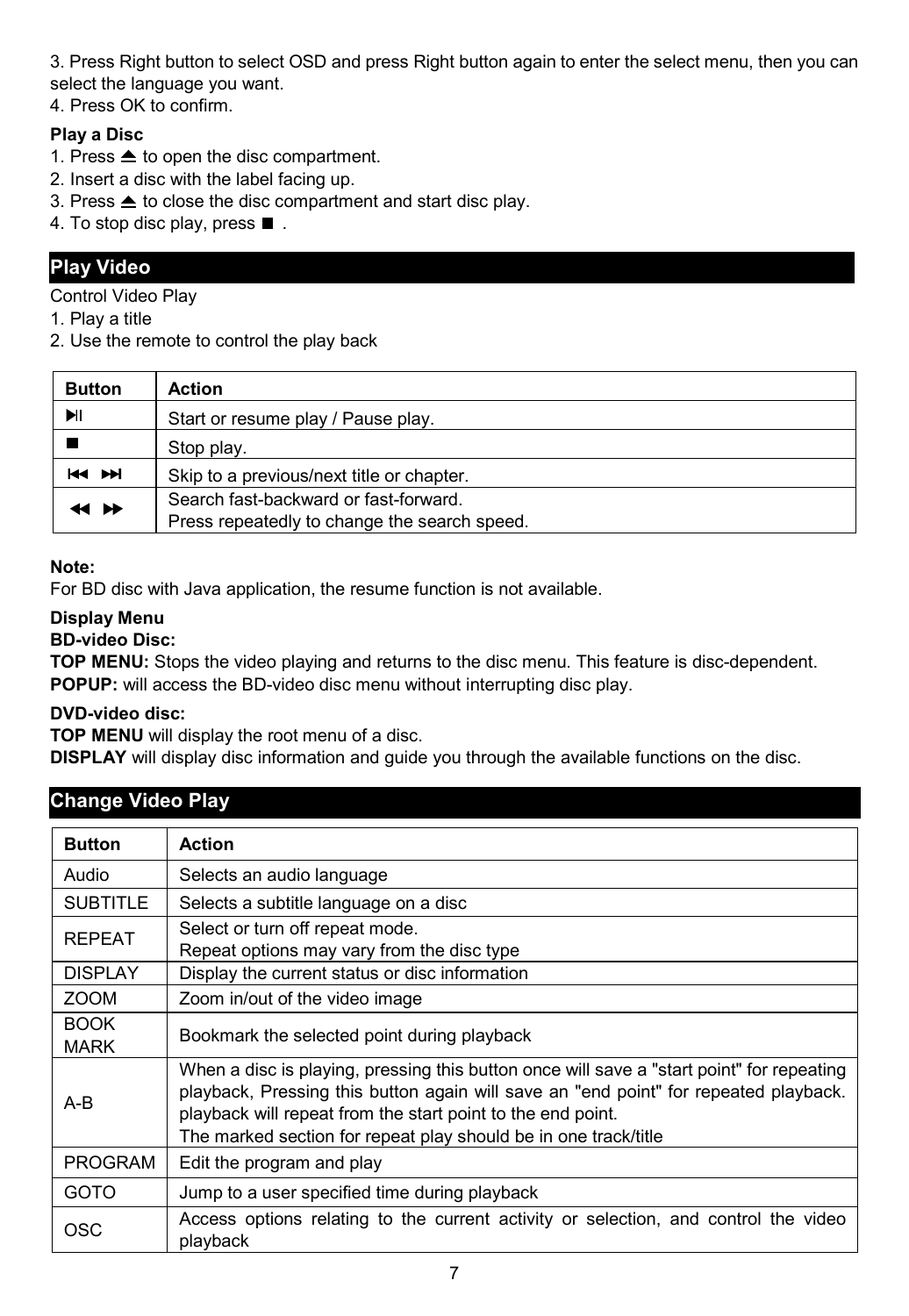# **Play a Blu-ray Video Disc**

Blu-ray video discs have larger capacity and support features such as high-definition video, multichannel surround sound, Interactive menus and so on.

1. Insert a BD-video disc.

2. Playback will automatically start, or select a play option in the menu and press OK.

3. During playback, you can press TOP MENU to display additional information, features or content store on the disc.

4. During playback, you can press POPUP to display the disc menu without interrupting disc play.

5. During playback, press the [OSC] button on the RMC - the ON SCREEN MENU will be displayed.(As shown in the picture bellow)



**second video**【**BD-V**】:Displays the state of the second Video. Use direction key【 】to open the second video selection box, then press  $\begin{bmatrix} 1 \\ 1 \end{bmatrix}$  to select the full screen video and the second video window (picture in picture).



 **second Audio**【**BD-V**】:Displays the state of the second Audio. Use the direction key【 】to open the selection box, then press  $\begin{bmatrix} 1 \\ 1 \end{bmatrix}$  to switch on/off the audio output.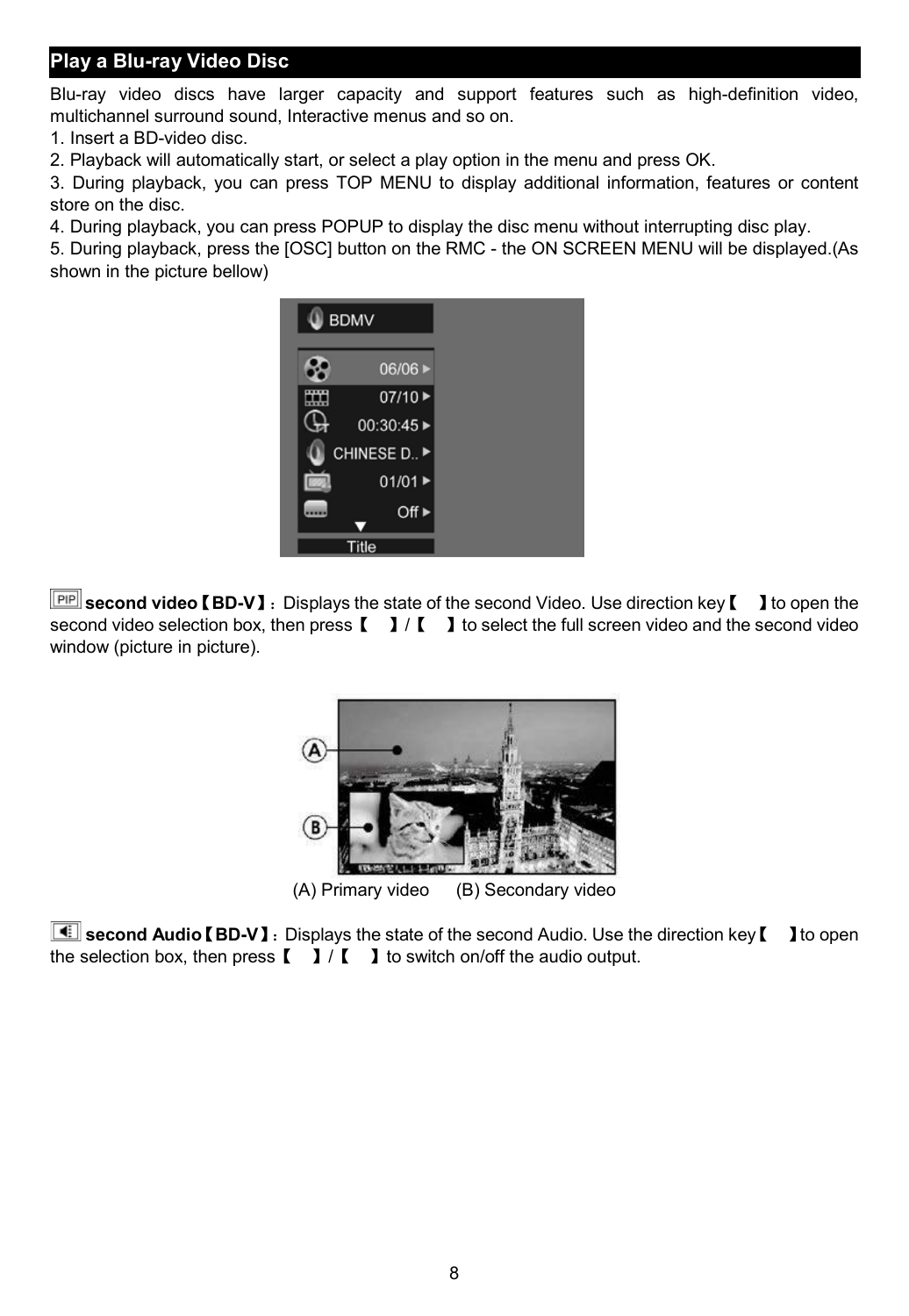# **Play Music**

Controlling music playback

Use the remote control to control the playback for audio file.

| <b>Button</b>                       | <b>Action</b>                                                                         |
|-------------------------------------|---------------------------------------------------------------------------------------|
| ыı                                  | Start or resume play / Pause play.                                                    |
|                                     | Stop Play                                                                             |
| <b>H4 PH</b>                        | Skip to a previous or next title or chapter                                           |
| 44 H                                | Search fast-backward or fast-forward. Press repeatedly to change the search<br>speed. |
| 1123<br>15 B<br>789<br>$\bf\bullet$ | Select an item to play                                                                |
| <b>REPEAT</b>                       | Select or turn off repeat mode                                                        |

# **Play a Photo Slideshow**

You can play JPEG on the player as a slideshow.

- 1. Insert a disc or USB device that contains JPEG files
- 2. Select a Photo folder, then press OK to open.
- -To select a Photo, use the Navigation buttons.

-To enlarge the selected Photo and start slideshow, press OK.

#### **Note:**

-It may require more time to display the disc content on your TV if there is a large number of songs/ photos compiled onto one disc.

-This product can only display digital camera Pictures in the JPEG-EXIF format, typically used by almost all digital cameras. It cannot display Motion JPEG, or Pictures in formats other than JPEG, or sound clips associated with Pictures.

-Folders/files that exceed the supported limit of this product cannot be displayed or played.

#### **Controlling Photo slideshow**

1. Begin a Photo slideshow.

2. Use the remote control to control the play as follows:

| <b>Button</b> | <b>Action</b>  |
|---------------|----------------|
|               | Rotate a photo |
|               | Flip a photo   |
|               | Stop play      |

#### **Set slideshow interval and animation**

- 1. During slideshow playback, press OSC. The options menu will be displayed.
- 2. Navigate the options with the Navigation button.
- 3. Select an option in the menu, then press OK.

#### **Playing music during a Photo slideshow**

Create a musical slideshow to play both CD music files and JPEG Photo files simultaneously.

#### **Note:**

Create a musical slideshow, you must store the CD and JPEG files on the same disc as the photos.

- 1. Select your CD music to play and start play-back.
- 2. Press Media Center to return to the main menu.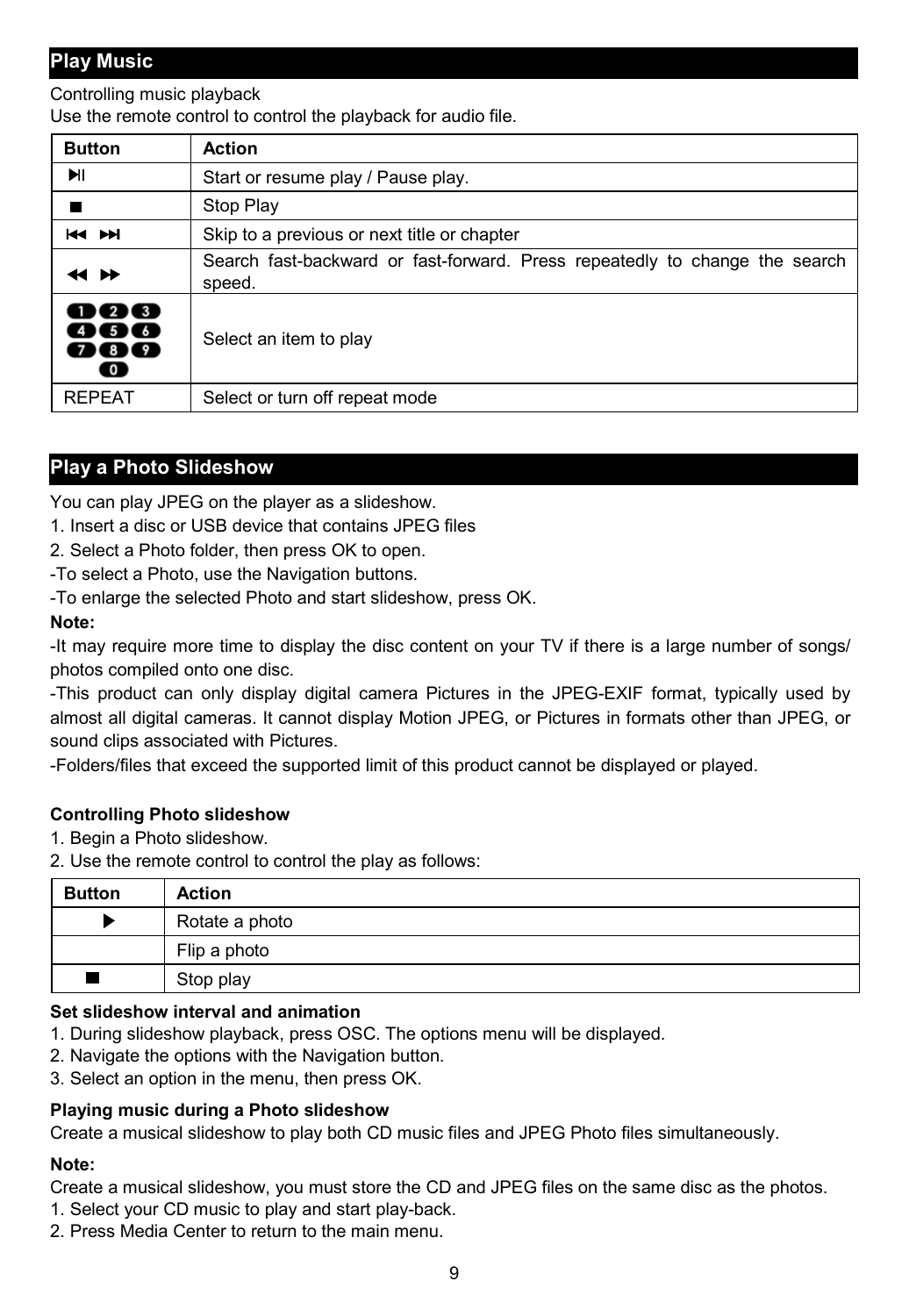- 3. Navigate to enter a photo folder, then press OK to start slideshow play.
- -Slideshow begins and continues till the end of the photo folder.
- -Audio continues to play until the end of the disc.
- -To stop the slideshow play, Press  $\blacksquare$ .
- -To stop the music play, press  $\blacksquare$  again.

# **General Settings**

# **Basic Operation for the Menu**

1. Press STOP twice during playback

2. Press SETUP, the SETUP MENU display on the screen.

- 3. Select a main menu by LEFT/RIGHT.
- 4. Select the menu you want by UP/DOWN buttons and press RIGHT to enter.
- You can press UP to return to the main menu.

5. Select the option by UP/DOWN and press RIGHT.

You can press LEFT to return to the previous menu.

6. Select by UP/DOWN buttons and press OK to confirm.

You can press LEFT to return to the previous menu.

- 7. To return to the main menu from any submenu, press RETURN.
- 8. To exit the menu, press SETUP.

# **General Player Settings**

#### **System**

1. Screen Saver: Turns the screen saver on/off. The screen saver will display in 3 mins if there is no operation when the unit is turned on.

- 2. Disc Auto Playback: Turns the disc auto playback function on/off.
- 3. Disc Auto Upgrade: Turns the Disc Auto Upgrade function on/off.
- 4. Load Default: Return the player to its default settings.
- 5. Upgrade: select this when you want to upgrade your player software to the latest version.

6. BUDA: Define memory for BD-J.

\* Notice : BUDA Setup has two-submenu of "External" & "On board". If you choose "External", you must connect USB first.

# **Language**

- 1. OSD: Selects the OSD language.
- 2. Menu: Selects the menu language of the disc.
- 3. Audio: Selects the audio language for the program.
- 4. Subtitle: Selects the subtitle language for the program.

#### **Note:**

You have to select the audio and subtitle language according to the requirements on the disc.

#### **Playback**

- 1. Closed Caption: Turn on/off the CC function.
- 2. Angle Mark: Turn on/off the Angle mark function.
- 3. PIP Mark: Turn on/off the PIP mark function.
- 4. Secondary Audio Mark: Turn on/off Secondary Audio mark function.
- 5. Last Memory: Turn on/off the last memory function.
- 6. PBC: Turn the PBC function on/off.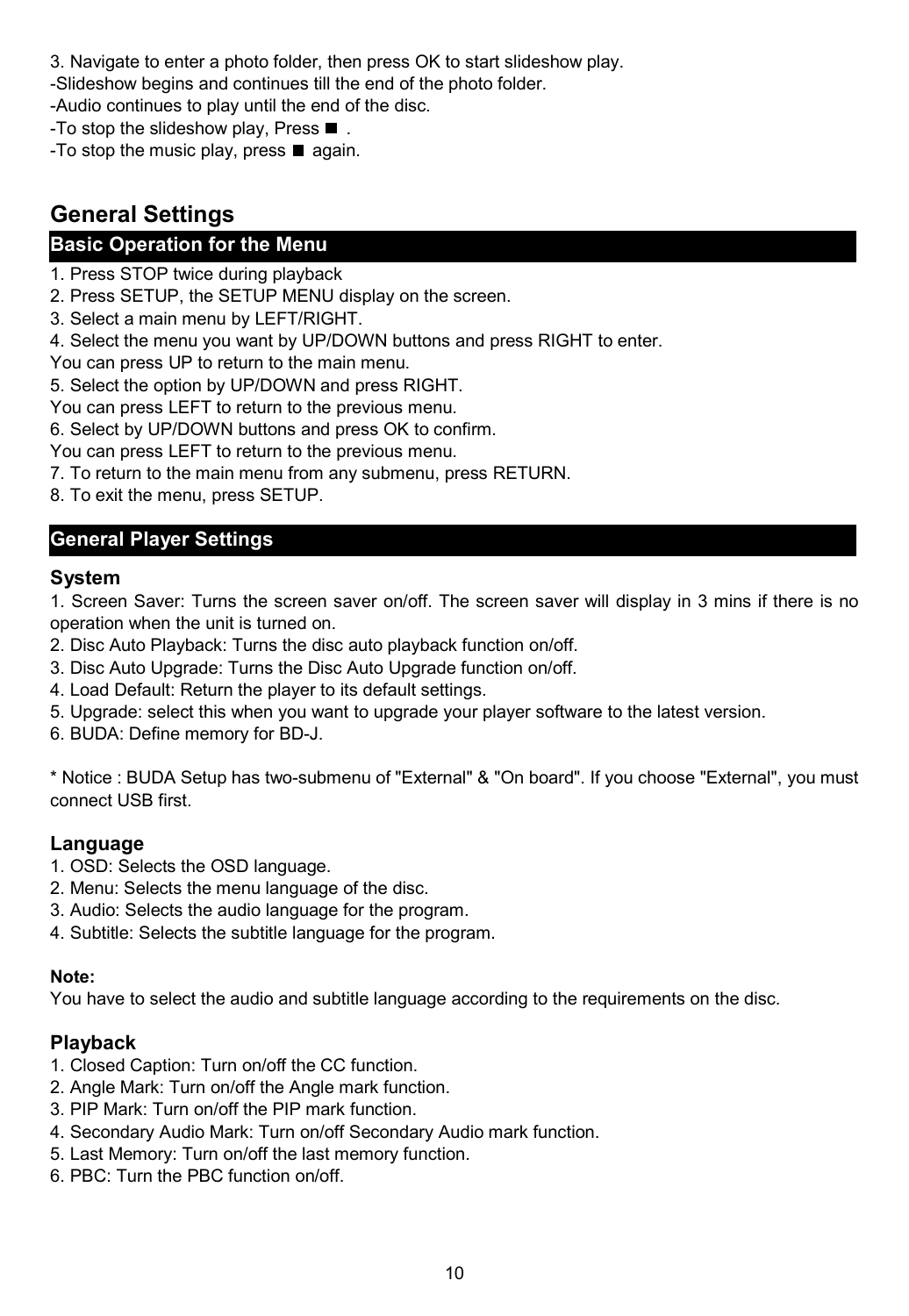# **Security**

1. Change Password: Changes the password for parental control menu.

- 2. Parental Control: to set the parental control.
- 3. Country Code: Select the Country code.

#### **Note:**

The original code is 0000. The code can be changed by user.

#### **Network**

- Connect this product to a broadband MODEM or router.
- This player will start to detect if there is a connection to the network.
- If the connection test fails, select (Retry) and press OK to try and re-connect to the network again.
- 1. Internet Connection: Displays the Internet connection state.
- 2. Information: Displays information of the current Network.
- 3. Connection Test: Tests the Internet connection state.
- 4. IP Setting: Sets the IP for the player.
- 5. BD-Live Connection: Connection situation of BD-Live.

# **Display Settings**

# **TV**

- 1. TV Screen: Selects the display mode for the TV.
- 2. Resolution: Selects the resolution for the TV.
- 3. TV System: Selects the TV system type.
- 4. Color Space: Selects the color space.
- 5. HDMI Deep Color: Selects the color for HDMI.
- 6. HDMI 1080 24Hz: Enable/disable this settings.

# **Video Processing**

1. Video Adjust: Enter the submenu to adjust the video display.



Adjust the Brightness, Contrast, Hue, Saturation of the screen to suit.

# **Audio Setting**

- 1. SPDIF: Selects the SPDIF mode.
- 2. HDMI: Selects the HDMI mode.
- 3. Down samping: Selects down samping.
- (Select this when the Amplifier connected to the placer is not 96KHz compatible)
- 4. Dolby DRC: Dynamic range compression

#### **Speaker Setting**

1. configuration: channels 2x

#### **Clean Discs**

Wipe the disc with a Micro fiber Cleaning Cloth from the centre to the edge in a straight line movement.

#### **Caution**

Never use solvents such as benzene, thinner, cleaners available commercially, or anti-static sprays intended for discs to clean the player.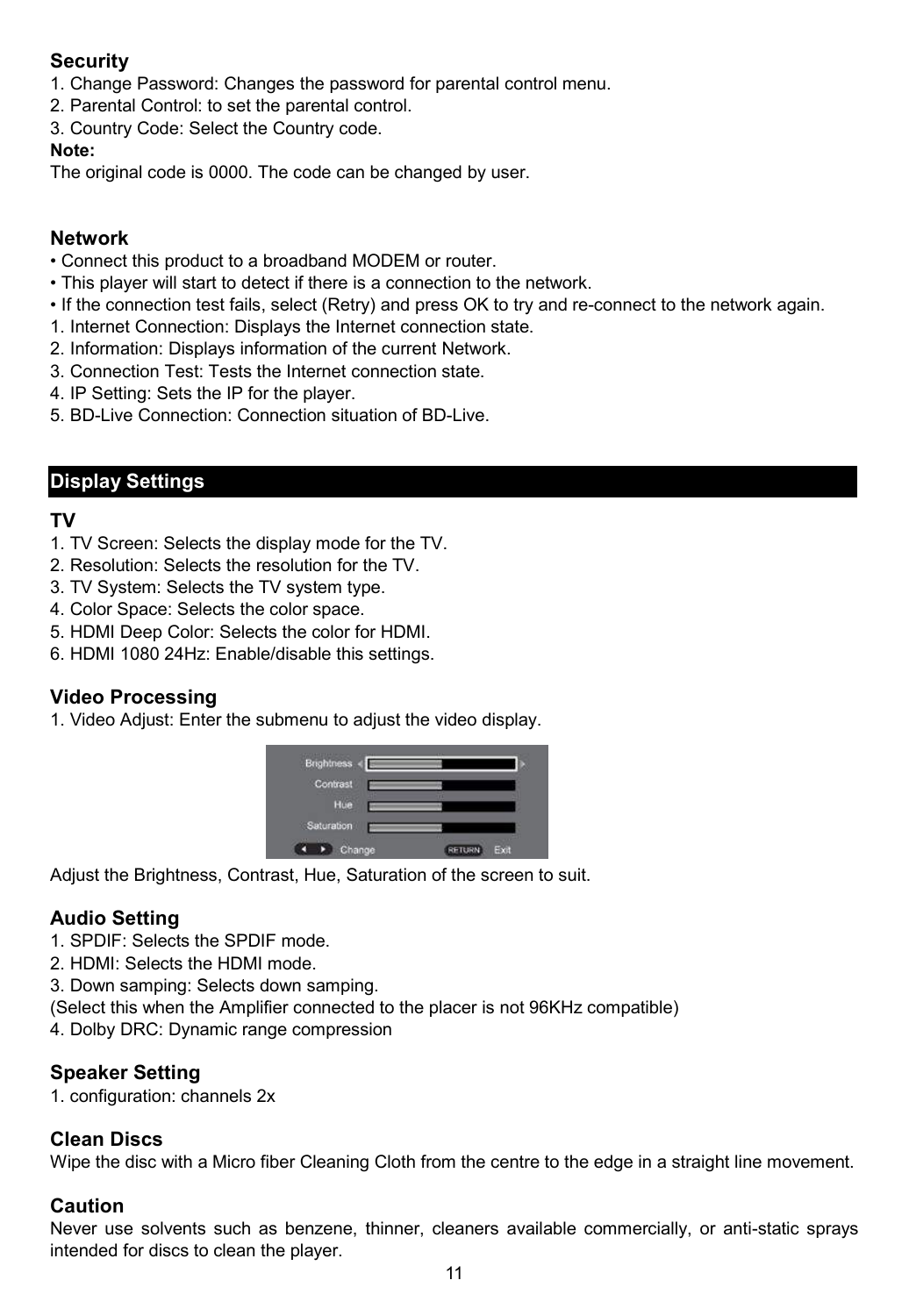# **When Playing Disk with BD-Live**

1. Test the Network Connection

Setup Menu---Network---Connection Test

Connect the Ethermet Cable into the LAN interface, then enter into Network and Connection Test





 Setup Menu---Network---BD-Live Connection 1.Permitted 2.Partial Permitted 3.Prohibited 2. Settling the BD-LIVE access limited to Permitted



 Setup Menu---System---BUDA 1.BUDA Inform 2.BUDA Setup 3. Settling BUDA to External and Formatting it.

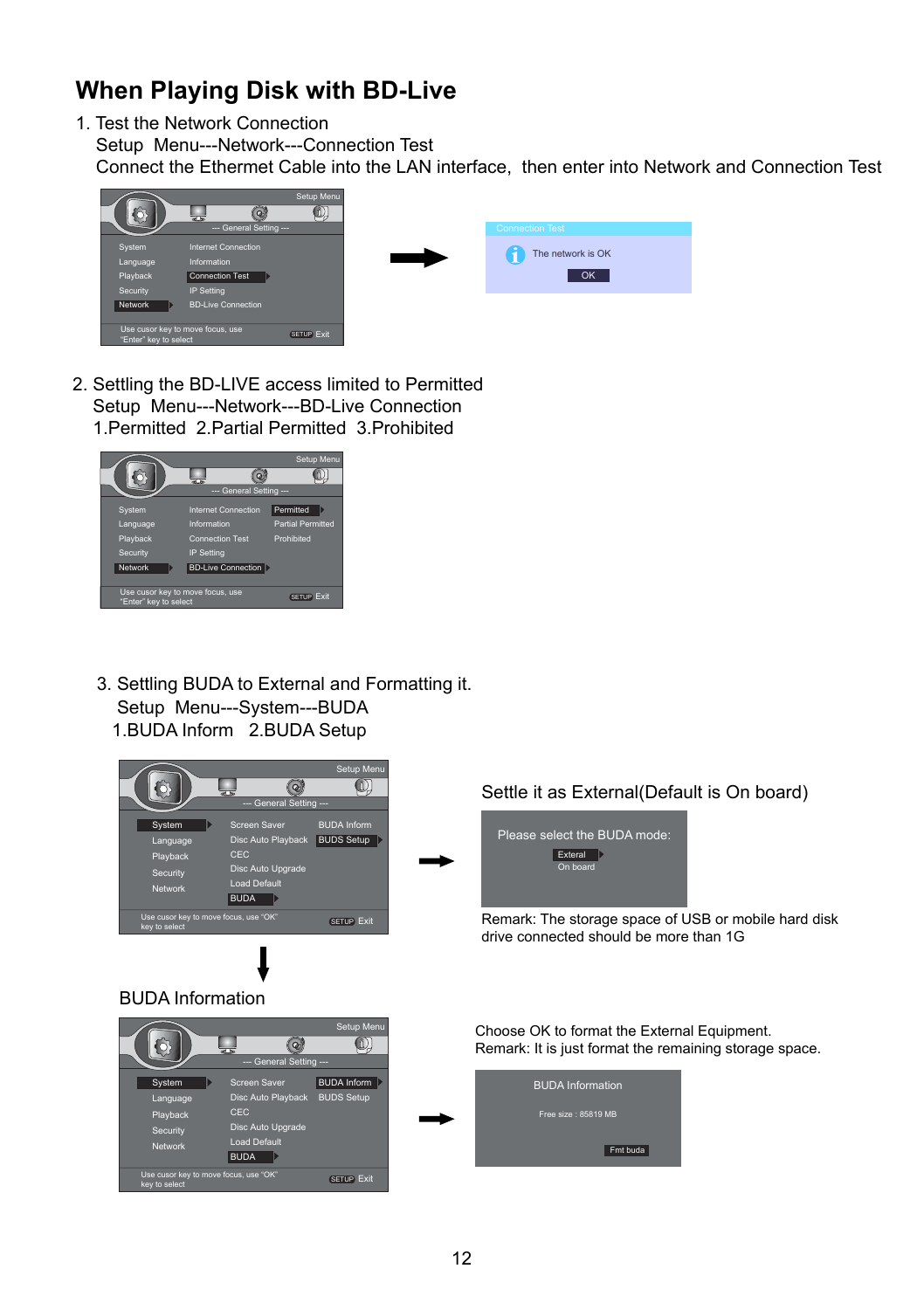# **Specifications**

#### **Playback disc formats**

BD, BD-R, BD-RE, DVD-R/RW, DVD+R/RW, DVD-Video, VCD, CD, CD-R/RW

#### **Video formats**

H.264/MPEG1/MPEG-2/MPEG4/WMV

#### **Photos**

JPEG, PNG, GIF,

#### **Accessories supplied**

- Remote control and batteries.
- User manual
- Composite Audio/Video cables

#### **Video**

- Signal system: PAL / NTSC
- Composite video output: 1 Vp-p (75 ohm)
- HDMI video output: Auto, 480i/576i, 480p/576p, 720p, 1080i, 1080p, 1080p@24Hz.

#### **Audio**

- 2 Channel analog output. -Audio Front L&R: 2 Vrms (> 1 kohm)
- Digital output: 0.5-Vp-p (75 ohm) -Coaxial
- HDMI output
- LAN

#### **USB**

• Add additional USB memory for software updates and storing BD-Live bonus content.

#### **Main unit**

- Power supply rating:100-240V~50/60Hz
- Power consumption in standby mode:<1W
- Dimensions (w x h x d): 260\*194.5\*42.8 mm
- Net Weight: 0.96 kg
- Wave length:1.25 kg
- -BD: 405 + 5nm/-5nm -DVD:650 + 13NM/-10NM
- -CD:790+15NM/-15NM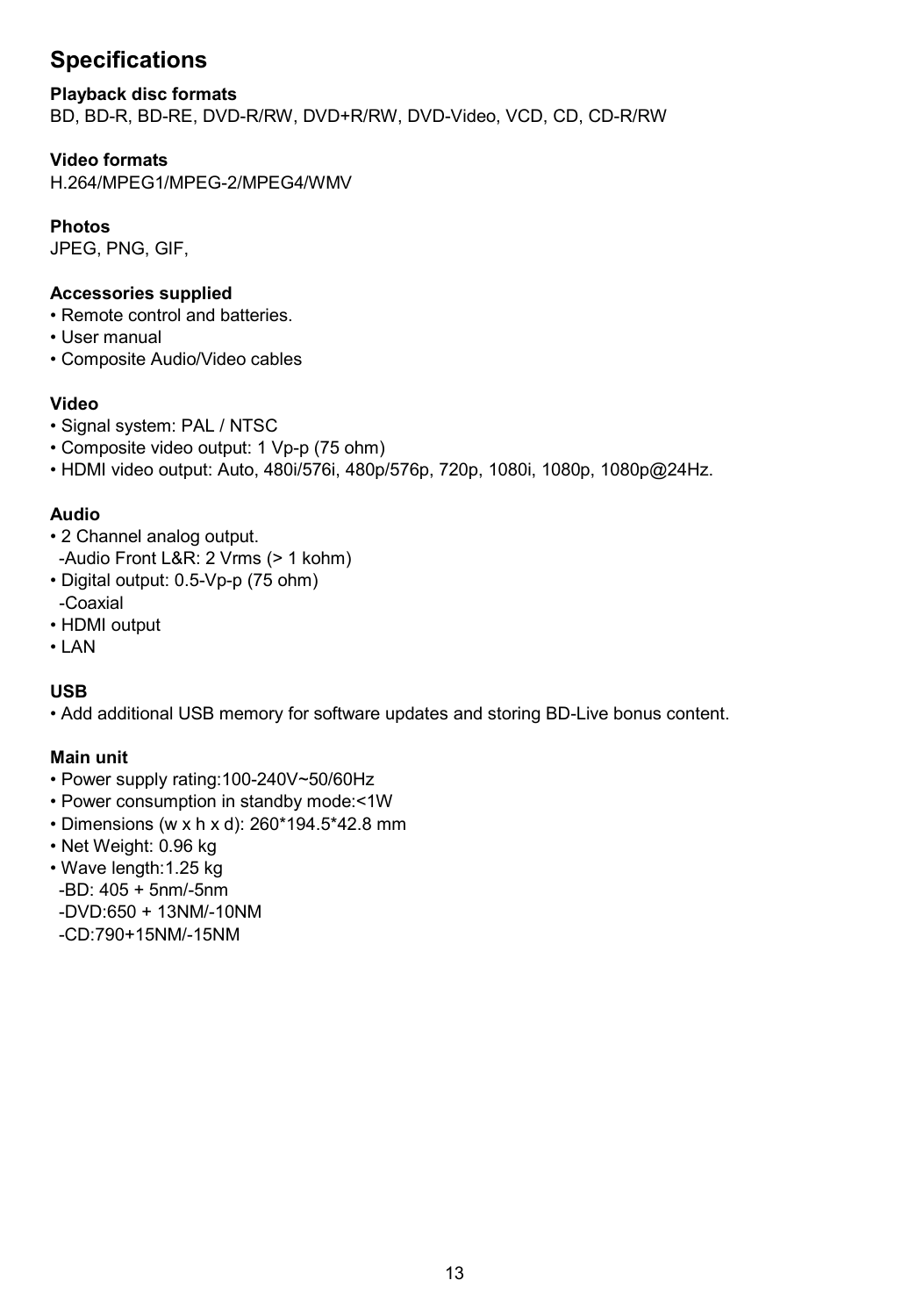# **Troubleshooting**

WARNING: Before requesting professional service please check if the solution to your problem is answered in the table below. To avoid risk of shock never remove the casing of the product. To keep the warranty valid, never try to repair the product yourself.

| No reaction to the remote<br>control                  | • Make sure the player is connected to a power outlet.<br>• Insert the batteries correctly<br>• Point the remote control at the IR sensor located on the front<br>panel of this product.<br>. If the remote still does not function, try putting new batteries into<br>the remote control.                                                                                    |
|-------------------------------------------------------|-------------------------------------------------------------------------------------------------------------------------------------------------------------------------------------------------------------------------------------------------------------------------------------------------------------------------------------------------------------------------------|
| No picture                                            | • See TV manual for correct video input selection. Change the<br>video until you see the screen.                                                                                                                                                                                                                                                                              |
| No picture on HDMI connection                         | • If this player is connected to an unauthorized display device<br>with an HDMI cable, the audio/video signal may not be displayed<br>• Check if the HDMI cable is faulty. If faulty or damaged, replace<br>the HDMI cable.<br>. If this happens when you change the [resolution] setting, press<br>Resolution on the remote control repeatedly until the picture<br>appears. |
| High-definition video signal<br>not playing on the TV | . Ensure that the audio cables are connected to the audio input<br>of the TV<br>• Assign the audio input of the TV to the corresponding video<br>input. See the TV user manual for details.                                                                                                                                                                                   |
| No sound on HDMI connection                           | • You may not hear any sound from the HDMI output if the<br>connected device is non-HDCP compliant or only DIVI<br>compatible.                                                                                                                                                                                                                                                |
| Disc cannot be played                                 | • Ensure that the disc is loaded properly<br>• Ensure that this player supports the disc. See Specifications.<br>. Ensure that this player supports the region code of the DVD or<br><b>BD</b><br>. For DVD+RW, ensure that the disc is finalized.<br>• Clean the disc                                                                                                        |
| Data Files cannot be played or<br>read                | . Ensure that the data file was recorded in the standard UDF,<br>ISO9660 or JOLIET format.<br>. Ensure that the JPEG file extensión is .jpg, JPG, jpeg or JPEG                                                                                                                                                                                                                |
| 'No Entry' sign appears on the<br>TV                  | • The requested operation is not possible                                                                                                                                                                                                                                                                                                                                     |